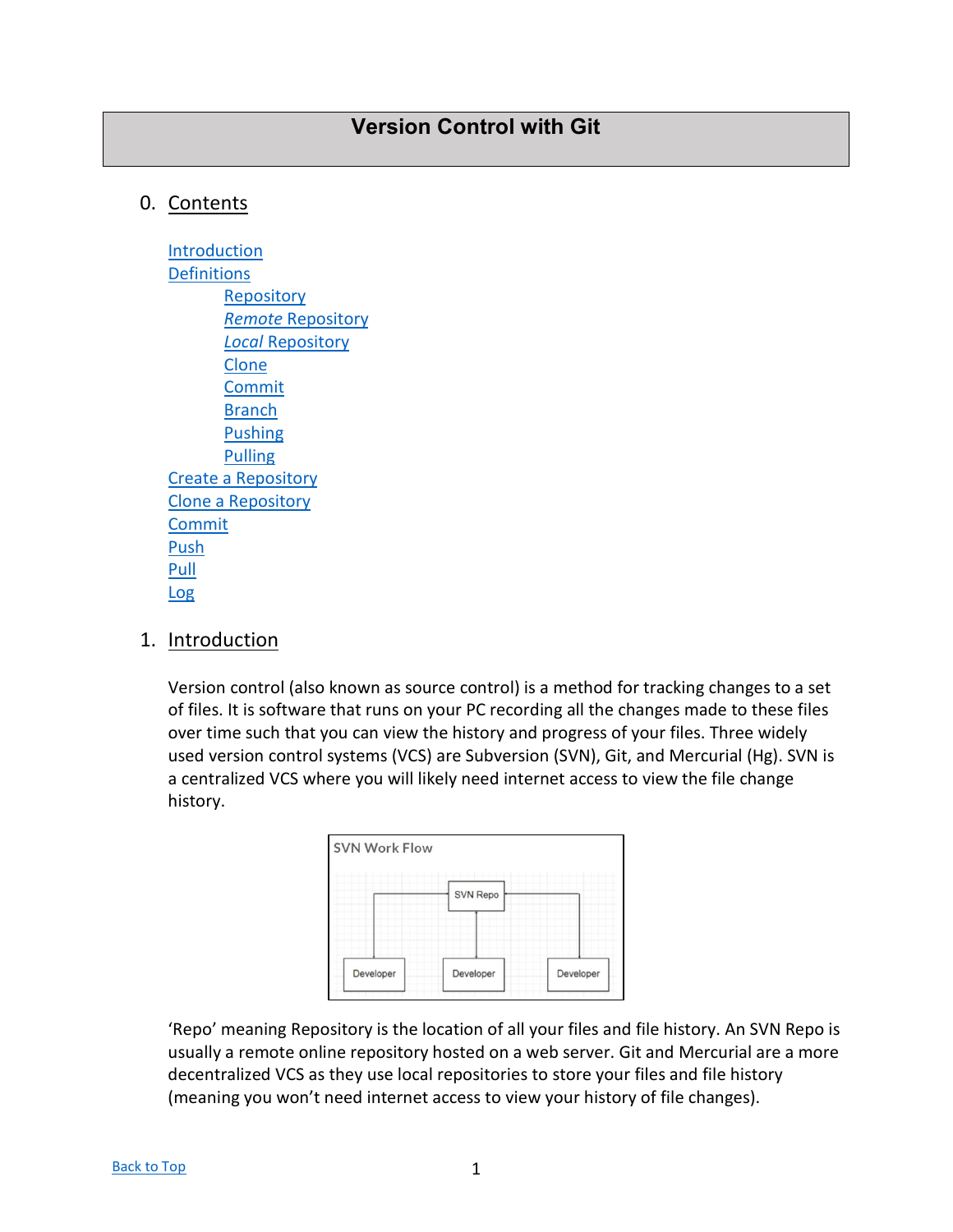| <b>Git Work Flow</b> |                 |                 |
|----------------------|-----------------|-----------------|
|                      | <b>GIT Repo</b> |                 |
| <b>GIT Repo</b>      | <b>GIT Repo</b> | <b>GIT Repo</b> |
| Developer            | Developer       | Developer       |

The difference between Git and Mercurial is mostly the user-interface and choosing between the two usually comes down to personal preference. For this course, we will be using Git to *commit* program file changes to our local repositories, *push* commits to our remote repositories, and *pull* all commits to stay up-to-date with our current programs.

# <span id="page-1-0"></span>2. Definitions

- <span id="page-1-1"></span>• **Repository**
	- o Repository is a fancy name for a folder. It is the hierarchy of all subfolders and files that you wish to use with version control. For this course, all the program files for each lab will be saved to a repository (shared between you and your partner).

### <span id="page-1-2"></span>• *Remote* **Repository**

 $\circ$  Remote meaning not stored on your PC. These repositories are the backups of all your files stored on some online server (like GitHub). These repositories can be accessed by any permissible users.

### <span id="page-1-3"></span>• *Local* **Repository**

- $\circ$  These repositories are stored directly on your personal PC with which you directly interact with and make the changes to your files. A local repository is often a *clone* of a remote repository.
- o Example: Google Drive: You can think of your school Google Drive account as a remote repository. You can view your files online and download them as you please. If you've used Google's Backup & Sync where you store those Google Drive files directly on you desktop, that is like a local repository. Google's Backup & Sync is constantly and automatically syncing your local repository with the remote repository.

### <span id="page-1-4"></span>• **Clone**

- $\circ$  To clone is to make a local copy of an existing repository. For example, you may clone your remote repository on GitHub to create a full copy locally on your PC. Cloning copies all files and folders as well as all branches with the default branch selected as the working tree.
- <span id="page-1-5"></span>• **Commit**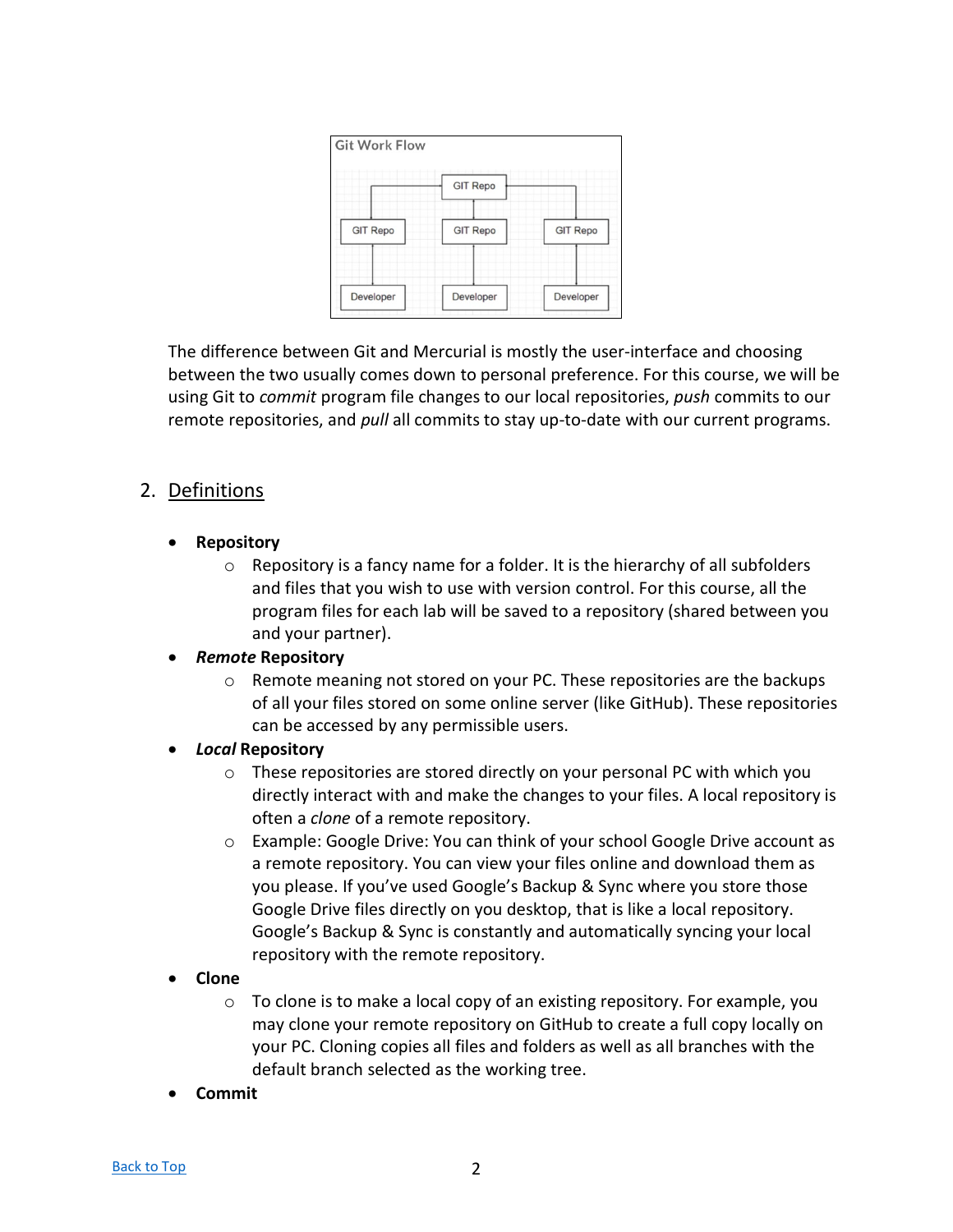- o Committing saves your files with the VCS.
- o Committing is usually done on your PC (local repository) and it creates a 'snapshot' or checkpoint of your current repository noting all the changes made since the last commit.
- o The more commits you make with your local repository, the more documented progress you have in your version history. If you commit often, you give yourself the benefit of being able to go back in time to any commit and revert all files to that point in time.
- $\circ$  How often? One rule of thumb is to commit after you've completed a section of code (e.g. a function).

#### <span id="page-2-0"></span>• **Branch**

o To branch is to isolate your files in order to make several changes and commits without affecting the original set of files.



- $\circ$  In this example there are five branches: Master, Release, Develop, and two Feature branches. The idea is that idea branch can progress with their own code without affecting other users work. Then once each users work is complete, the branches can merge together to get a complete working branch (usually Master).
- o Branching is not a requirement for this course, but you are welcome to experiment with branching on your lab code.
- <span id="page-2-1"></span>• **Push**
	- o Pushing sends all your recent commits at the local repository level to your remote repository, thus allowing other users to access those commits.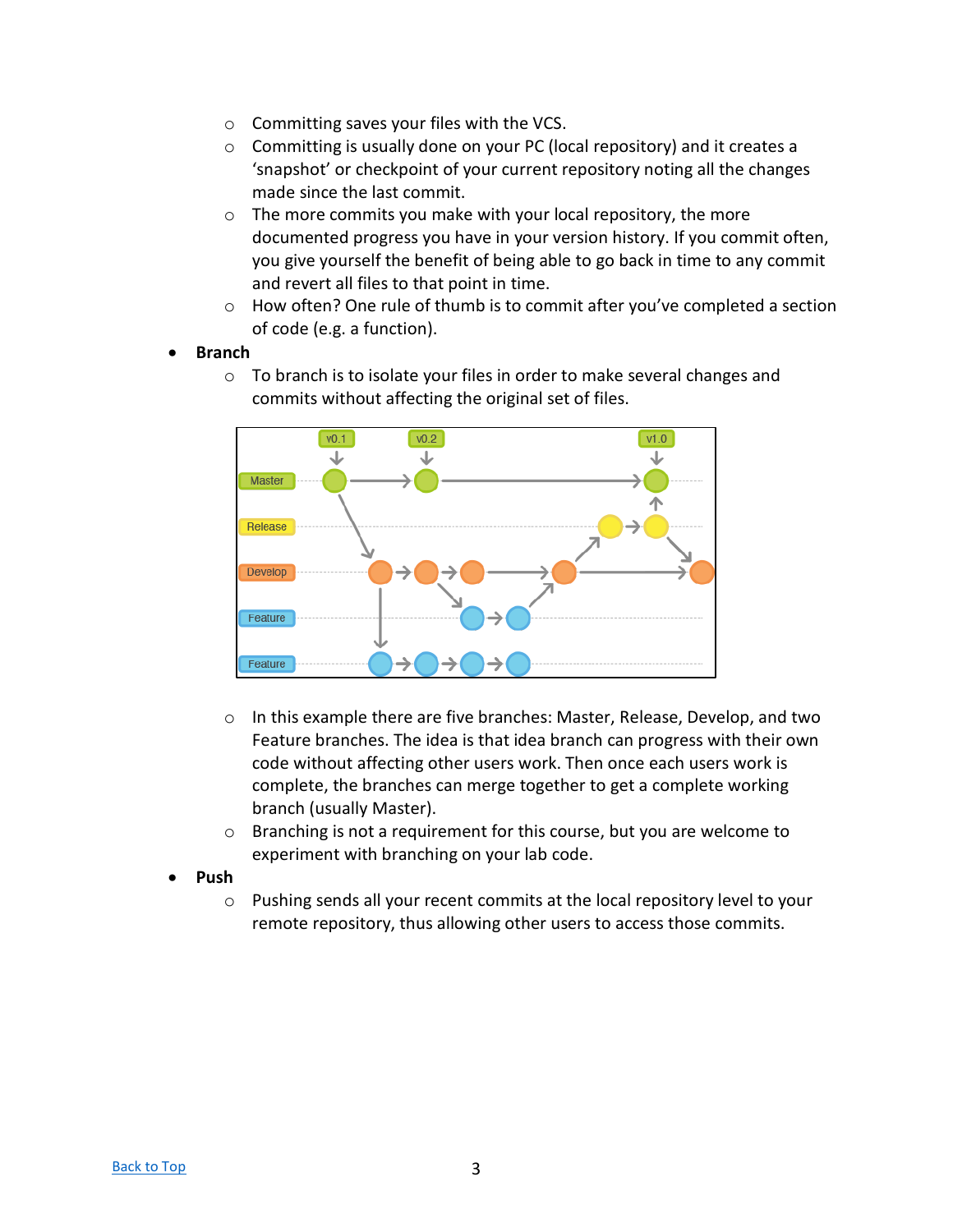

- o Pushing will likely require credentials to access the remote repository. For this course, you will need you netID and password to push your commit to your remote GitHub repository.
- <span id="page-3-0"></span>• **Pull**
	- o Pulling 'syncs' all recent changes made to the remote repository with your local repository.
	- o To see all the changes collaborative users have made to your shares files, you have to pull from the remote repository to ensure your local repository is up to date.
	- o If you have made a critical push to your remote repository and would like to inform other users, you can submit a pull request which will prompt them to pull and sync their own local repositories.

## <span id="page-3-1"></span>3. Create a Repository

• To create a new repository, use the cs department's GitHub server and login with your netID and password:<https://github-dev.cs.illinois.edu/login>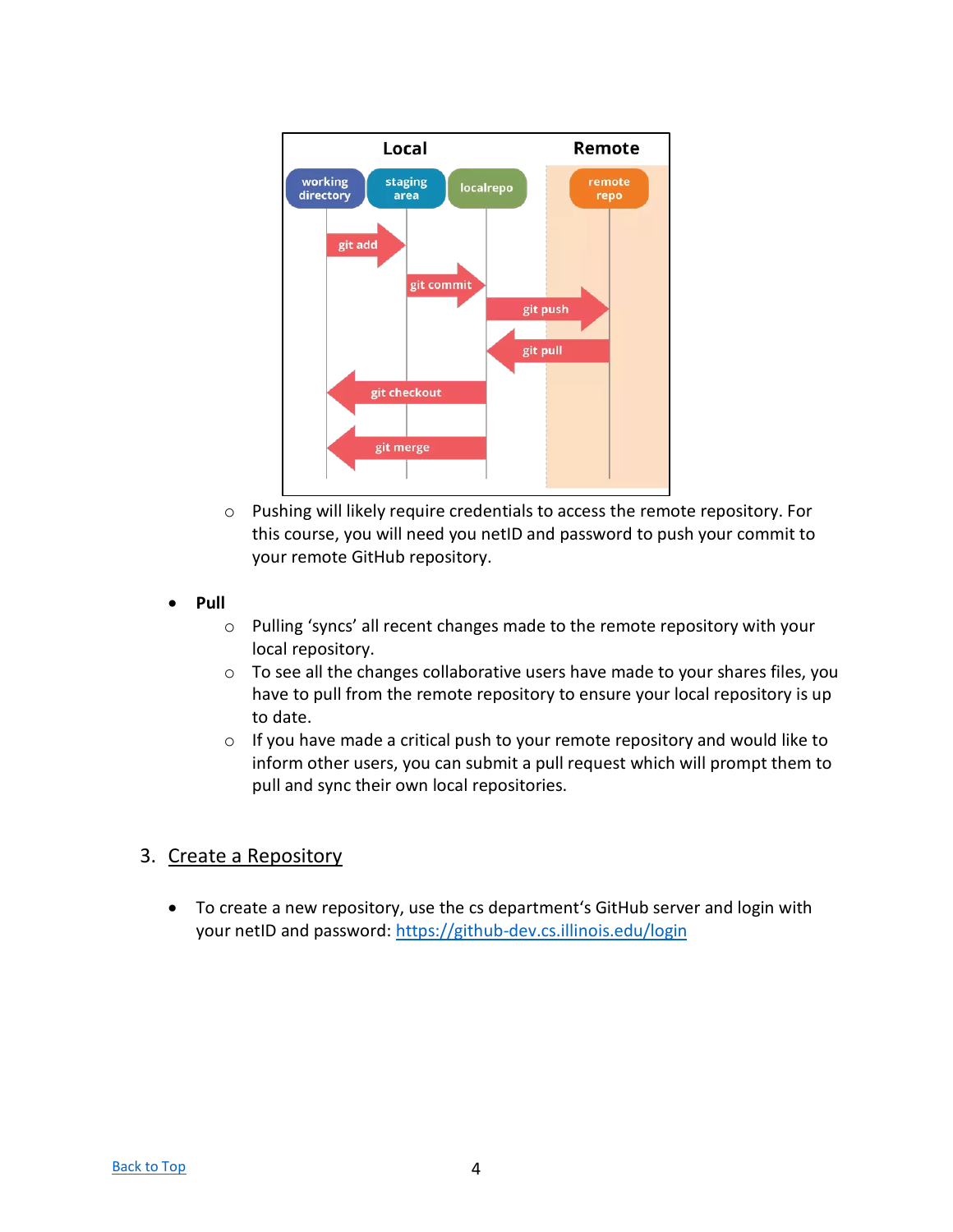| <b>GitHub</b> Enterprise                                                      |                                              |
|-------------------------------------------------------------------------------|----------------------------------------------|
| Sign in via LDAP                                                              |                                              |
| This server is very experimental. Don't<br>put your only eggs in this basket. |                                              |
| <b>Username</b>                                                               | <b>New repository</b><br><b>Repositories</b> |
| Password                                                                      |                                              |
| Sign in                                                                       |                                              |

- o Name the repository with you and your partner's netIDs: netID1\_netID2
- o Select private repository and initialize with ReadMe

| Create a new repository                                                                           |                                                                                                                                 |
|---------------------------------------------------------------------------------------------------|---------------------------------------------------------------------------------------------------------------------------------|
|                                                                                                   | A repository contains all the files for your project, including the revision history.                                           |
|                                                                                                   |                                                                                                                                 |
| Owner                                                                                             | <b>Repository name</b>                                                                                                          |
| $\blacksquare$ matjvch2 $\blacktriangleright$                                                     | NewRepository                                                                                                                   |
|                                                                                                   | Great repository names are short and memorable. Need inspiration? How about fluffy-meme.                                        |
| <b>Description</b> (optional)                                                                     |                                                                                                                                 |
|                                                                                                   |                                                                                                                                 |
| <b>Public</b><br><b>Private</b>                                                                   | Any logged in user can see this repository. You choose who can commit.<br>You choose who can see and commit to this repository. |
| $\triangledown$ Initialize this repository with a README<br>repository.<br>Add .gitignore: None ▼ | This will let you immediately clone the repository to your computer. Skip this step if you're importing an existing             |
|                                                                                                   |                                                                                                                                 |
| <b>Create repository</b>                                                                          |                                                                                                                                 |

## <span id="page-4-0"></span>4. Clone a Repository

- Once you've created a remote repository following the directions in the previous section, you can clone it to your PC in the Mechatronics Lab.
- Clone the repository directly on the C:\ drive.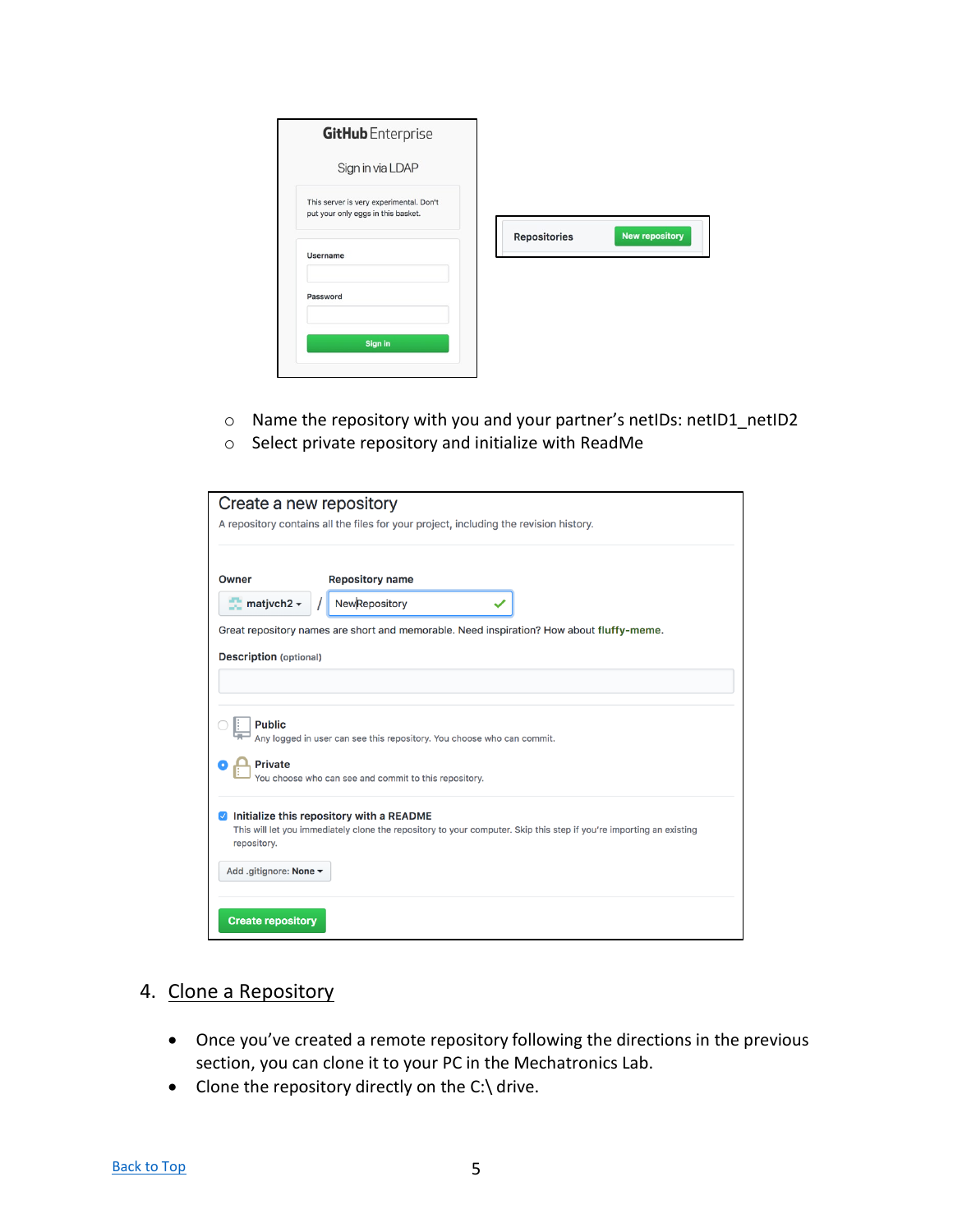

• You should see something like this:

| <b>● Git clone - TortoiseGit</b>      | ×                                                                                                                 |  |  |  |  |  |
|---------------------------------------|-------------------------------------------------------------------------------------------------------------------|--|--|--|--|--|
| Clone Existing Repository             |                                                                                                                   |  |  |  |  |  |
| URL:                                  | https://github-dev.cs.illinois.edu/netID1/netID1_netID2.git<br>Browse<br>$\checkmark$<br>$\overline{\phantom{a}}$ |  |  |  |  |  |
| Directory:                            | C:\netID1_netID2<br>Browse                                                                                        |  |  |  |  |  |
| Depth                                 | 1<br>Recursive<br>□ No Checkout<br>Clone into Bare Repo                                                           |  |  |  |  |  |
| Branch                                | TLFS<br><b>Origin Name</b>                                                                                        |  |  |  |  |  |
| Load Putty Key<br>From SVN Repository | $\checkmark$<br>$\sim$                                                                                            |  |  |  |  |  |
|                                       | From SVN Repository                                                                                               |  |  |  |  |  |
| Trunk:                                | branches<br>trunk<br>tags<br>Branch:<br>Tags:                                                                     |  |  |  |  |  |
| From:                                 | Username:<br>$\mathbf 0$                                                                                          |  |  |  |  |  |
|                                       | <b>OK</b><br>Cancel<br>Help<br>$\mathbb{R}$                                                                       |  |  |  |  |  |

- Click OK.
- You will be prompted for your netID and password.
- You should see text spill out in the progress window, once you see "Success" in blue with a time stamp you can click Close.
- Congratulations, you have now successfully created a local repository on your C:\ drive.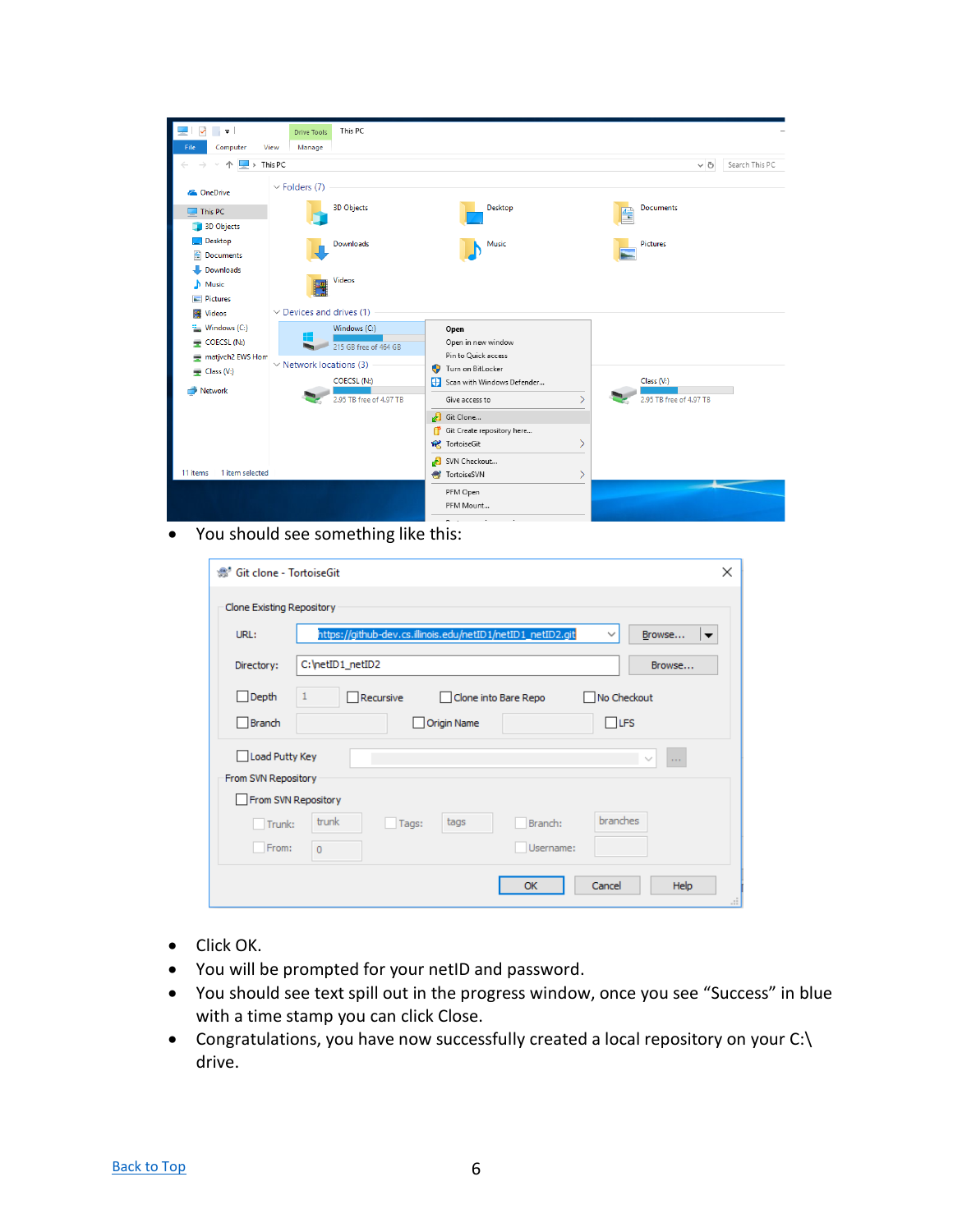## <span id="page-6-0"></span>5. Commit

- You may commit as often as you'd like. Generally you want to commit after you've completed a section of the lab.
- To commit, in File Explorer, right-click on your repository "netID1\_netID2" and select "Git Commit -> "master" … ".

| <sup>US</sup> Git Sync |                        |  |
|------------------------|------------------------|--|
|                        | Git Commit -> "master" |  |
| <b>Red</b> TortoiseGit |                        |  |

• Add a commit message, e.g. "Completed through Lab2 exercise 1".

| Commit to: master      | $\Box$ new branch |
|------------------------|-------------------|
| Message:               |                   |
|                        |                   |
|                        |                   |
|                        |                   |
|                        |                   |
|                        |                   |
|                        | 1/1               |
| Amend Last Commit      |                   |
| $\Box$ Set author date |                   |
| $\Box$ Set author      | Add Signed-off-by |

Check All.

| - Changes made (double-click on file for diff): - |  |  |                                                                               |  |  |  |  |  |  |
|---------------------------------------------------|--|--|-------------------------------------------------------------------------------|--|--|--|--|--|--|
|                                                   |  |  | Check: All Wone Unversioned Versioned Added Deleted Modified Files Submodules |  |  |  |  |  |  |

- Click Commit.
- Once you see "Success" in blue, your commit has be registered successfully.
- Click Close.
- <span id="page-6-1"></span>6. Push
	- To push, in File Explorer, right-click on your repository "netID1 netID2" and select "Git Sync…".